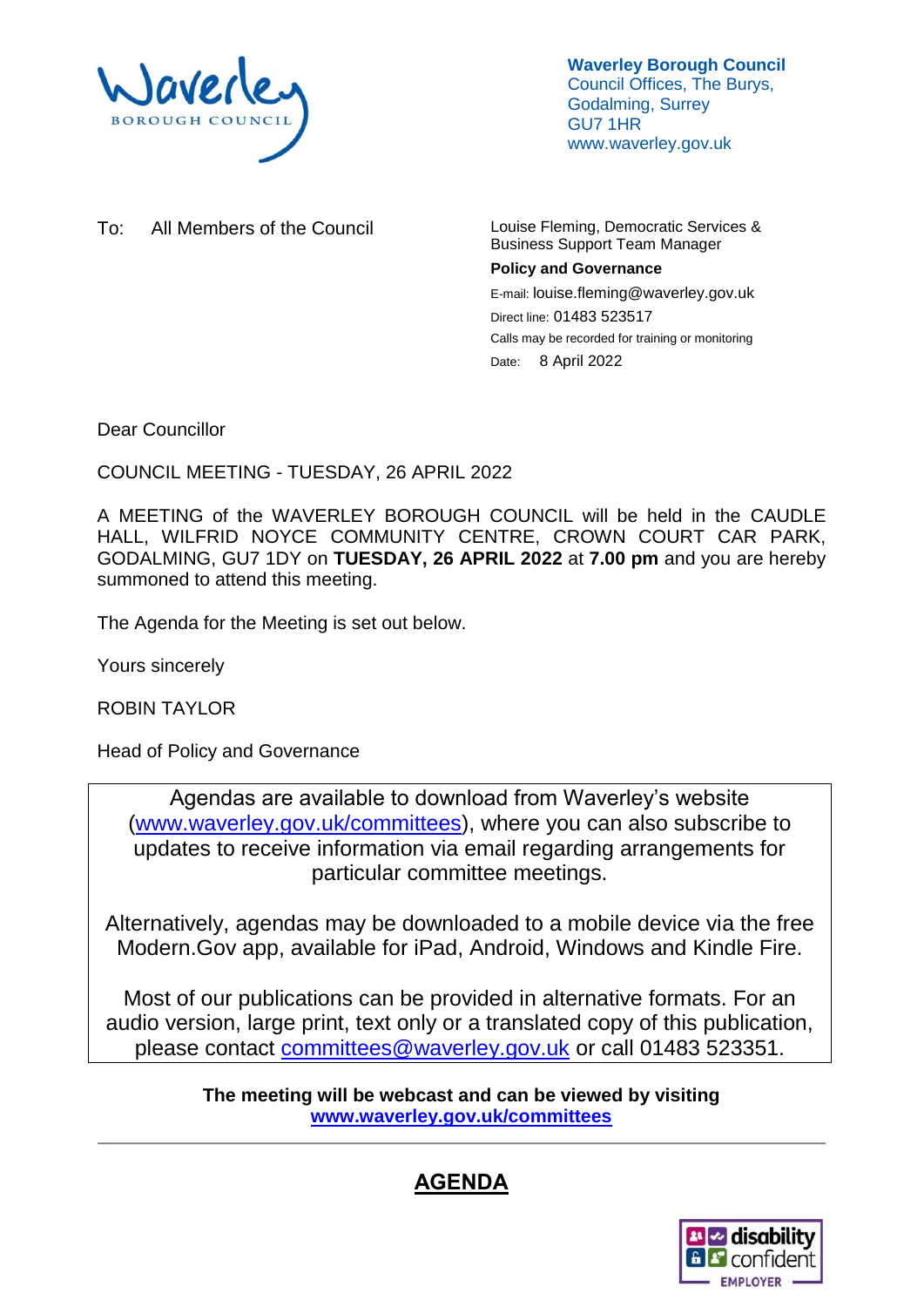# 1. APOLOGIES FOR ABSENCE

The Mayor to report apologies for absence.

# 2. MINUTES (Pages 11 - 36)

To confirm the Minutes of the Council meeting held on Tuesday 22 February 2022 (herewith).

## 3. DECLARATIONS OF INTEREST

To receive from Members, declarations of interest in relation to any items included on the agenda for this meeting in accordance with the Waverley Code of Local Government Conduct.

## 4. MAYOR'S ANNOUNCEMENTS

5. LEADER'S ANNOUNCEMENTS

# 6. QUESTIONS FROM MEMBERS OF THE PUBLIC

To respond to questions from members of the public, received in accordance with Procedure Rule 10.

The deadline for receipt of questions is 5pm on Tuesday 19 April 2022.

Question from Mr Daniel Kuszel:

"Godalming recently received a flyer from the Liberal Democrats, with the results of a local survey showing that the poor state of street cleaning is a significant concern of residents - in fact it was the most significant concern, with 20% of residents highlighting it as a failure of Waverley Borough Council. The quality of street cleaning in Godalming has been poor for a number of years, and a survey was not needed to confirm this, however, what is the administration doing to improve street cleaning and weed control in Godalming."

# 7. QUESTIONS FROM MEMBERS OF THE COUNCIL

To respond to any questions received from Members of the Council in accordance with Procedure Rule 11.2.

The deadline for receipt of questions is 5pm on Tuesday 19 April 2022.

# 8. LOCAL GOVERNMENT COLLABORATION - APPROVAL OF THE INTER-AUTHORITY AGREEMENT AND ESTABLISHMENT OF A JOINT GOVERNANCE COMMITTEE (Pages 37 - 64)

This report sets out, for formal approval, the proposed Heads of Terms of the Inter-Authority Agreement (IAA) between Guildford and Waverley Borough Councils, together with draft terms of reference for a proposed new Joint Governance Committee, which will, amongst other matters, be responsible for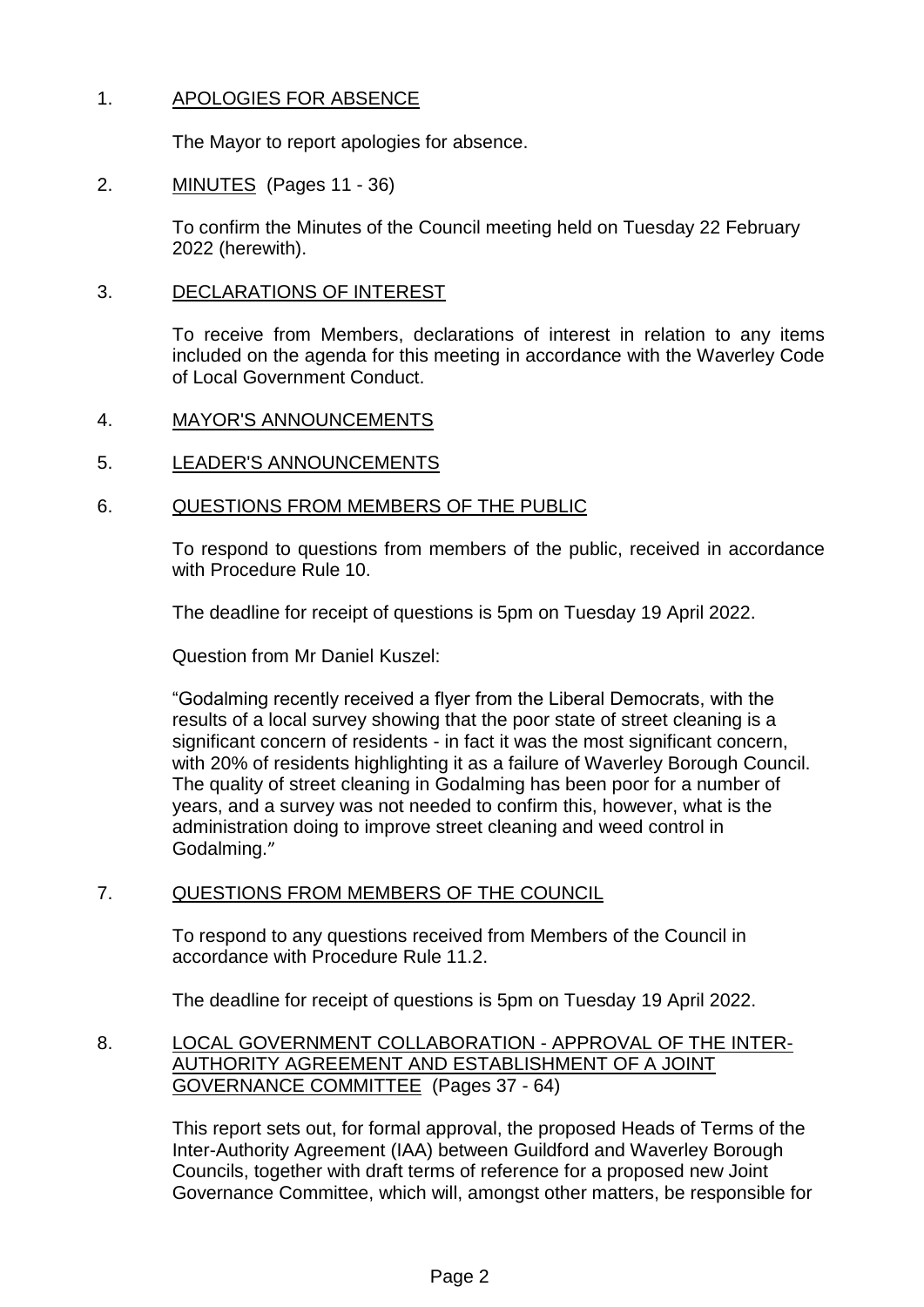periodically reviewing the IAA and the risk assessment associated with the collaboration.

## **Recommendation**

**It is recommended that the Council consider this report and the attached annexes and to adopt the following recommendations:**

- **(1) That the draft Heads of Terms of the Inter-Authority Agreement setting out the formal governance arrangements for joint working between Guildford and Waverley, as set out in Annexe 1 to this report, be approved.**
- **(2) That the Borough Solicitor be authorised to enter into the final Inter-Authority Agreement on behalf of Waverley Borough Council.**
- **(3) That the collaboration Risk Assessment, as set out in Annexe 2 be approved.**
- **(4) That the establishment of a Joint Governance Committee and its proposed composition and terms of reference, as set out in Annexe 3 to this report, be approved.**
- **(5) That the Joint Governance Committee be authorised to approve its standing orders at its first meeting.**
- **(6) That, subject to approval of paragraph (4) above, Waverley's numerical allocation of seats to the political groups on the proposed Joint Governance Committee shall be as follows:**

**Conservative: two seats Farnham Residents: two seats Liberal Democrats: two seats**

- **(7) That the nominations for membership and substitute membership of the Joint Governance Committee for the 2022-23 municipal year, be considered at the Annual Council meeting on 17 May 2022.**
- **(8) That the Monitoring Officer be authorised to amend the Constitution to incorporate the establishment of the Joint Governance Committee, and its terms of reference; and, subject to paragraph (5) above, its standing orders.**

# 9. MINUTES OF THE EXECUTIVE (Pages 65 - 84)

To receive the Minutes of the Executive meeting held on 8 March and 5 April 2022, and to consider the recommendations set out within.

There are five Part I matters for Council consideration, set out in the following agenda items.

9.1 EXE 109/21 Affordable Homes Delivery Strategy – Amendments following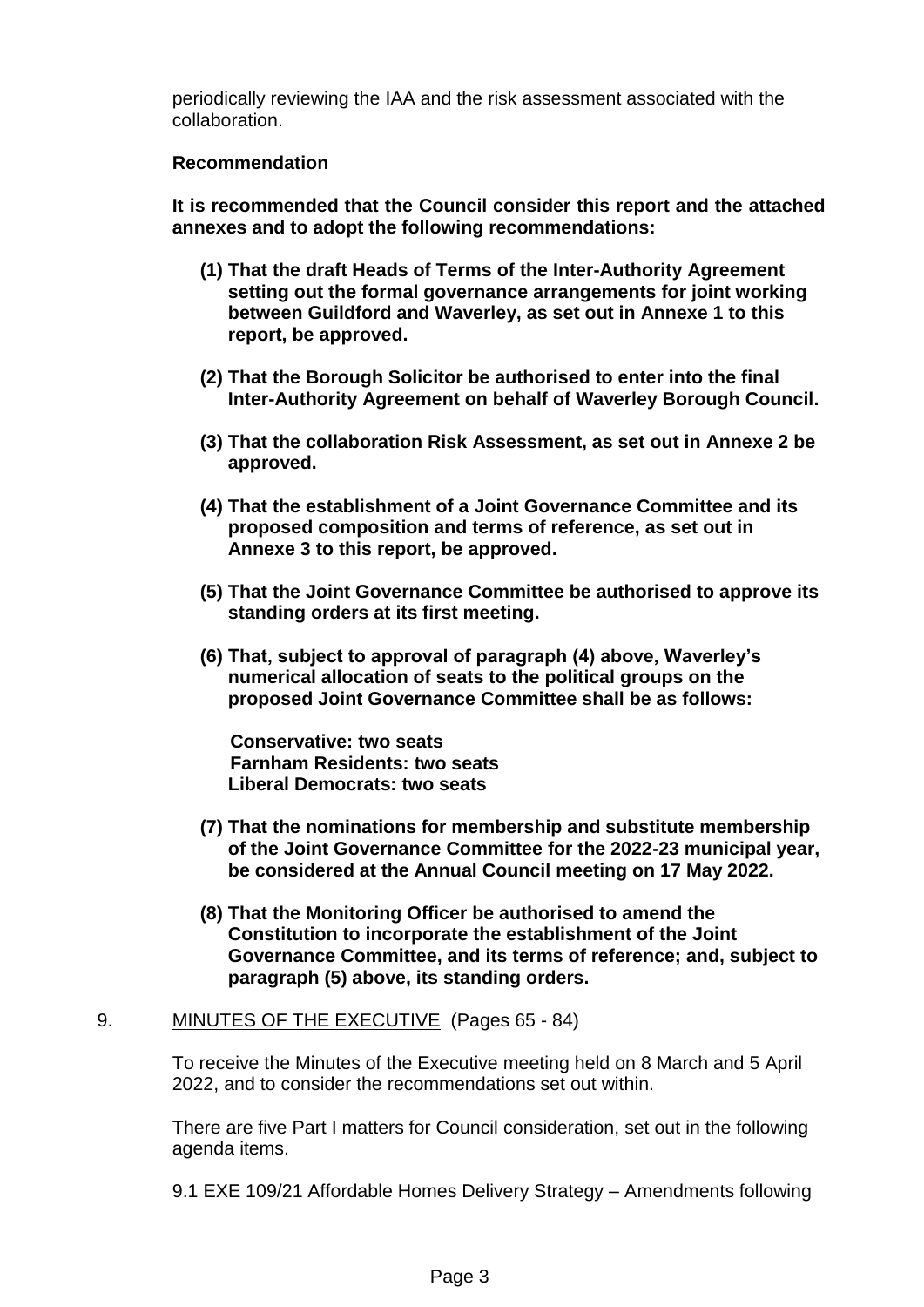consultation

9.2 EXE 110/21 Housing Asset Management Strategy 9.3 EXE 111/21 Corporate Equality Objectives 9.4 EXE 112/21 Community Governance Review of Towns and Parishes in the Waverley Borough Council Area 9.5 EXE 113/21 Pre-election period publicity Policy

There shall be no debate on any item contained in Part II of the Minutes but Members may give notice in writing, by email, or by phone, by noon on the day of the meeting of a statement or question, and give details of any question (PR14.14).

9.1 EXE 109/21 Affordable Homes Delivery Strategy - Amendments following consultation (Pages 85 - 178)

To adopt the Affordable Homes Delivery Strategy.

# **Recommendation**

# **It is recommended that the Council adopts the draft Affordable Homes Delivery Strategy 2022-2025.**

9.2 EXE 110/21 Housing Asset Management Strategy (Pages 179 - 228)

To present the final draft of the Housing Asset Management Strategy (HAMS), at Annexe One, for adoption.

# **Recommendation**

# **It is recommended that the Council:**

- **i approves the Housing Asset Management Strategy 2022 to 2030 for adoption; and**
- ii **notes that the Landlords Services Advisory Board undertakes to monitor the implementation and performance of the strategy.**
- 9.3 EXE 111/21 Corporate Equality Objectives (Pages 229 236)

The purpose of this report is to propose a new set of corporate equality objectives for recommendation to Council and an associated action plan.

The proposed Corporate Equality Objectives and associated Action Plan are set out in Annexe 1 to this report.

# **Recommendation**

**It is recommended that the Council:**

- **i approves the Corporate Equality Objectives 2022- 25 as set out at Annexe 1 and**
- **ii notes that the Corporate Equality Group undertakes to monitor the implementation of the associated Action Plan.**
- 9.4 EXE 112/21 Community Governance Review of Towns and Parishes in the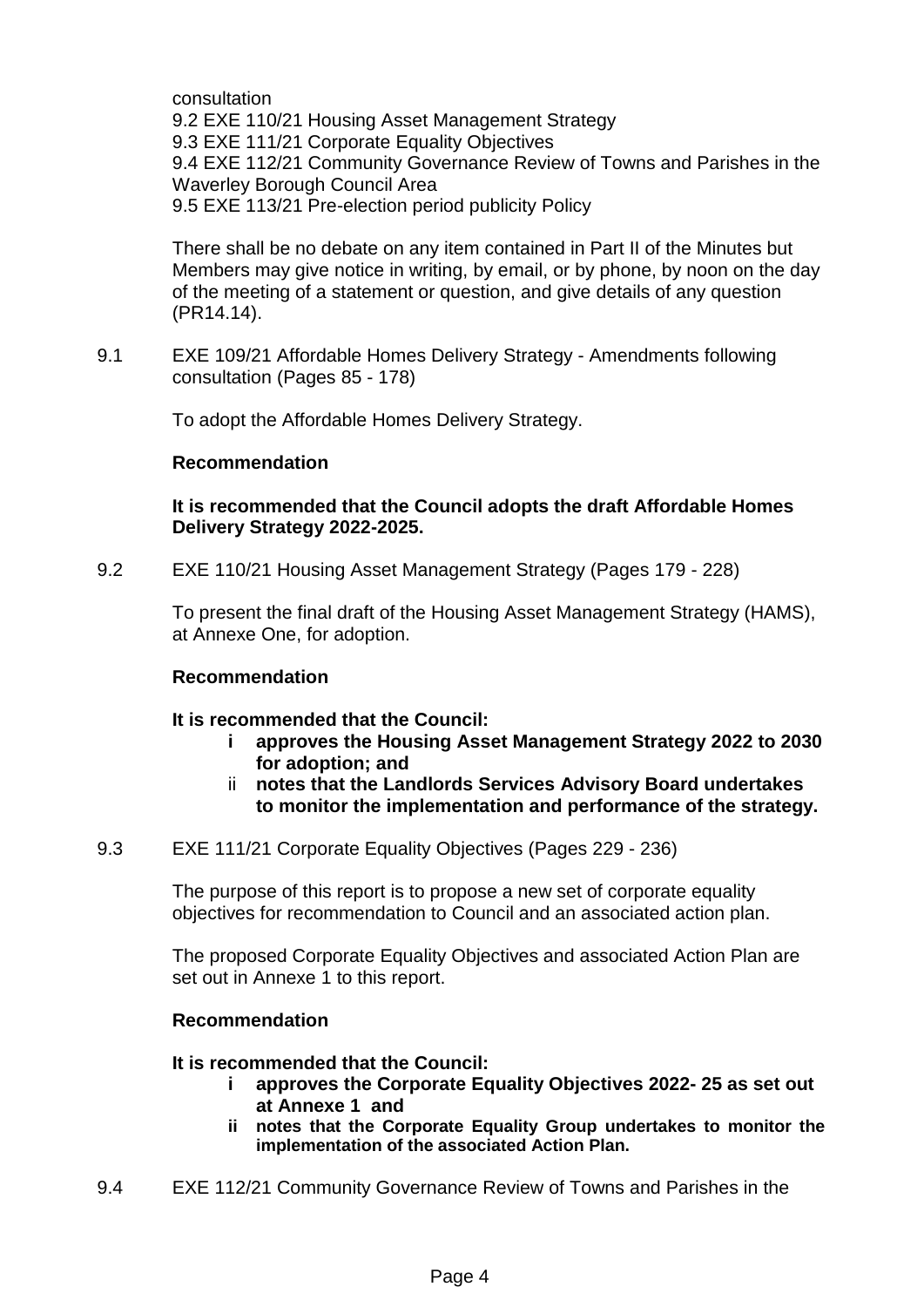Waverley Borough Council Area (Pages 237 - 270)

A Community Governance Review (CGR) looks at the governance arrangements of the towns and parishes in the area under review and seeks to ensure that these are reflective of the identities and interests of the community in that area.

At Full Council on 14 December 2021, the Council approved the commencement of a CGR and its terms of reference. The initial phase of the consultation has ended, and Officers have collated and started to evaluate responses.

The purpose of this report is to seek approval of the selection criteria to be used to evaluate responses to the initial phase of the consultation, and to incorporate them in the draft recommendations for consideration during the second stage of the consultation between 3 May and 10 June.

## **Recommendation**

## **It is recommended that the Council:**

- **(a) Approves the method to evaluate the submissions made in the initial consultation period as set out in paragraph 4.4; and**
- **(b) that the submissions that are agreed to have merit are incorporated in the draft recommendations for consideration in the second stage of consultation between 3 May and 10 June.**
- 9.5 EXE 113/21 Pre-election period publicity Policy (Pages 271 280)

This report recommends the adoption of a Pre-Election Period Publicity Policy.

#### **Recommendation**

**It is recommended that the Council approves the Pre-Election Period Publicity Policy, as set out in Annexe 1 to this report, with immediate effect.**

10. MINUTES OF THE AUDIT COMMITTEE (Pages 281 - 288)

To receive the Minutes of the Audit Committee meeting held on 28 March 2022, and to consider the recommendations set out within.

There are three Part I matters for Council consideration, set out in the following agenda items.

10.1 AUD 111/21 Anti-Money Laundering Policy – 2022 Update 10.2 AUD 112/21 Finance Regulations Update 10.3 AUD 113/21 Contract Procurement Rules – 2022 Update

There shall be no debate on any item contained in Part II of the Minutes but Members may give notice in writing, by email, or by phone, by noon on the day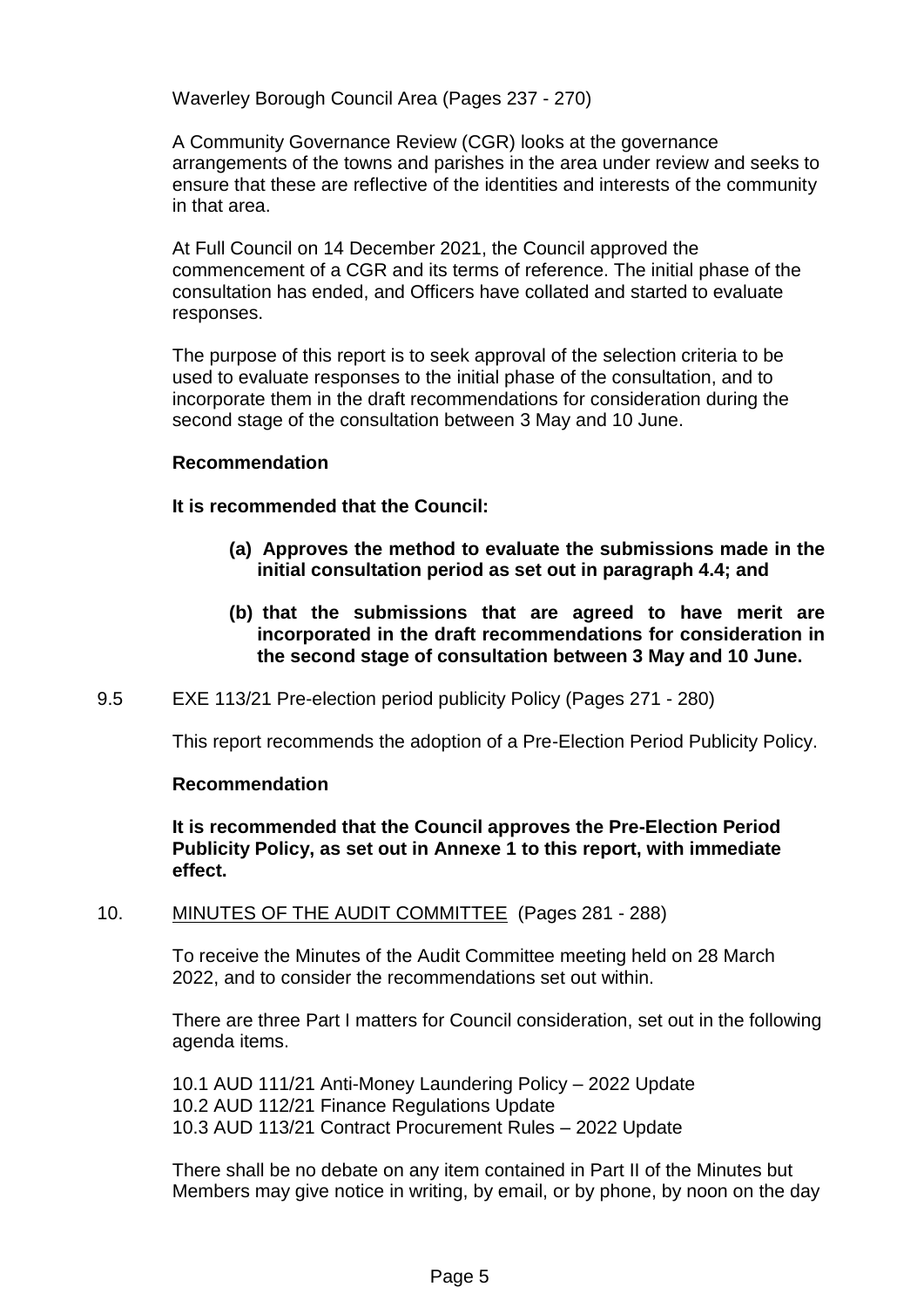of the meeting of a statement or question, and give details of any question (PR14.14).

10.1 AUD 111/21 Anti-Money Laundering Policy - 2022 Update (Pages 289 - 312)

The Anti Money Laundering Policy forms part of the Council's governance toolkit supported primarily by the council Financial Regulations. It should be maintained and updated as and when required to adopt legislative changes and reflect best practice in the industry.

The policy was last updated and approved by full Council in 2019. Whilst it is still fit for purpose there is some redundant terminology throughout which requires replacing, this consist of replacing the now defunct Serious Organised Crime Agency SOCA with the current National Crime Agency (NCA).

#### **Recommendation**

**It is recommended that the Council agree that the proposed amendments be approved and incorporated.**

10.2 AUD 112/21 Finance Regulations Update (Pages 313 - 354)

The Audit Committee was asked to consider the update to the Financial Regulations and recommend them to the Council, in compliance with the Audit Committee Terms of Reference under Article 8 of the Constitution. Specifically, the Audit Committee is required to maintain an overview of the Council's Constitution in respect of financial regulations.

#### **Recommendation**

# **It is recommended that Council the adopts the updated Financial Regulations.**

10.3 AUD 113/21 CPR Update (Pages 355 - 384)

The Contract Procurement Rules (CPRs) form part of the Council's Constitutional framework. They should be maintained and updated as and when required to adopt legislative changes, reflect best practice in the industry and support the Council's corporate objectives.

The Contract Procurement Rules were last updated and approved by full Council in February 2020. While the CPRs are still fit for purpose there are a small number of alterations required to reflect amendments to procurement regulations as well as to incorporate recommendations from the most recent procurement audit.

Strategic procurement aspirations will be developed in a Sustainable Procurement Strategy and referenced to in future updates of council policies, including the forth coming Economic Development Strategy

Summary of key changes: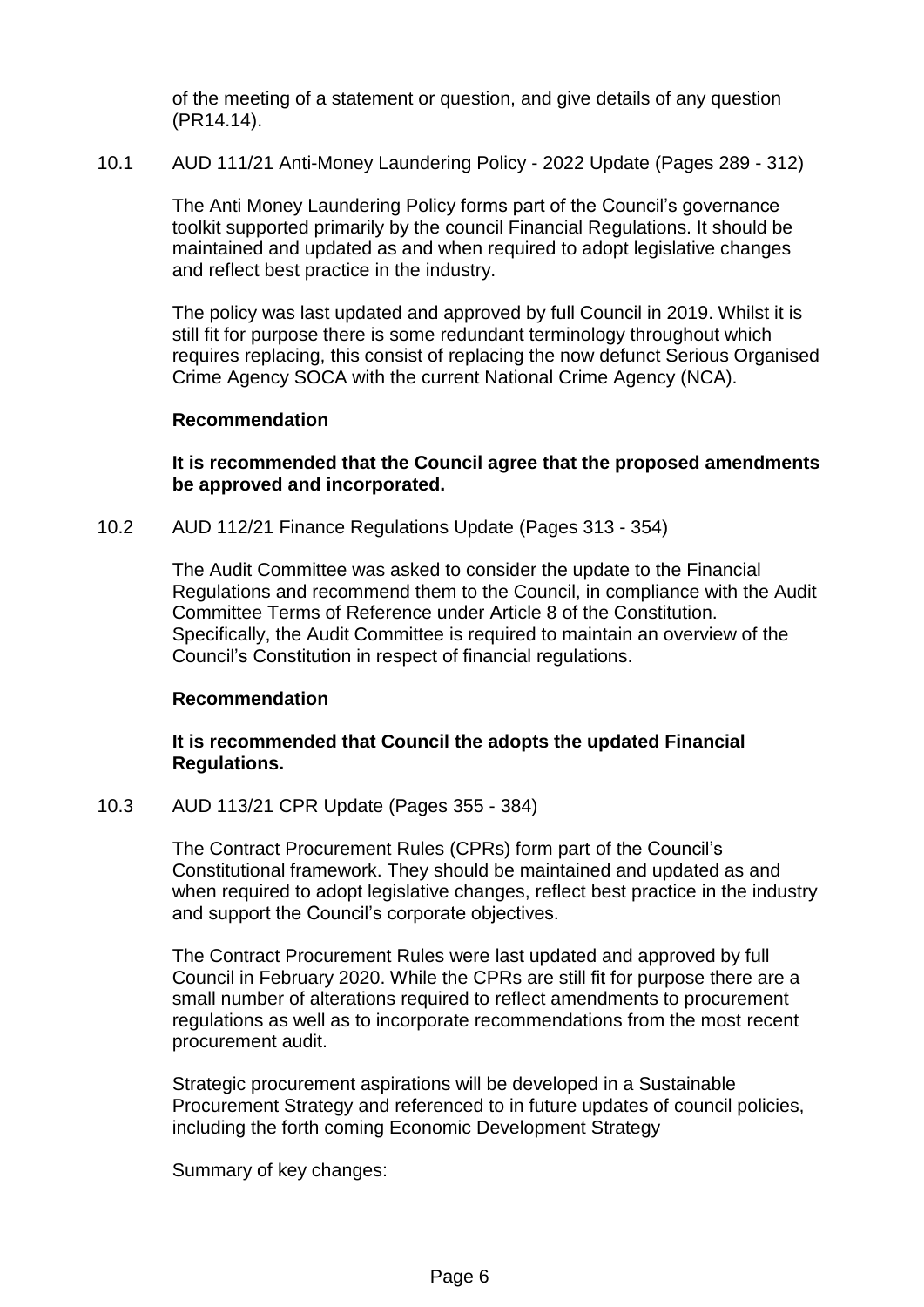| Change                            | Rationale                         |
|-----------------------------------|-----------------------------------|
| Throughout - Update of Public     | The thresholds are revised        |
| Contract Regulations 2015 (PCR)   | every 2 years. This need to be    |
| thresholds as of 1 January 2022   | reflected in the CPRs.            |
| CPR 4.12 – Added to allow         | Currently there is no ability to  |
| greater flexibility to low value  | spend beyond the tendered sum     |
| spend.                            | for low value contracts. Whilst   |
|                                   | all possible spend should be      |
|                                   | captured at tender stage there is |
|                                   | always the possibility of that    |
|                                   | additional services may be        |
|                                   | required after the contract has   |
|                                   | commenced. The current            |
|                                   | procedure is considered           |
|                                   | excessive for the sums involved.  |
| CPR 12 / Annex 1 - Addition of    | There is currently not a robust   |
| <b>DECLARATION REGARDING</b>      | enough process for capturing      |
| <b>CONFLICT OF INTEREST &amp;</b> | any conflicts of interest with    |
| <b>CONFIDENTIALITY form</b>       | regards to procurement. The       |
|                                   | form is being introduced in       |
|                                   | conjunction with the refresh of   |
|                                   | the councils code of conduct for  |
|                                   | officers.                         |

## **Recommendation**

**That the proposed amendments to the Contract Procurement Rules be approved and incorporated into the Council's Constitution.**

#### 11. MINUTES OF THE STANDARDS COMMITTEE

To receive the Minutes of the Standards Committee meeting held on 25 April 2022 (to follow), and to consider the recommendations set out within.

There is one Part I matter for Council consideration, set out in the following agenda item.

11.1 STD 19/21 Review of the remits of Resources and Services Overview & **Scrutiny** 

11.1 STD 19/21 Review of the remits of Resources and Services Overview & Scrutiny (Pages 385 - 388)

> To amend the remits of the Council's Overview and Scrutiny (O&S) Committees to better balance the workload of these Committees.

## **Recommendation**

**That the Council amends the terms of reference for the Overview and Scrutiny Committees (Article 6.1, Part 3, Waverley Borough Council Constitution) as follows:**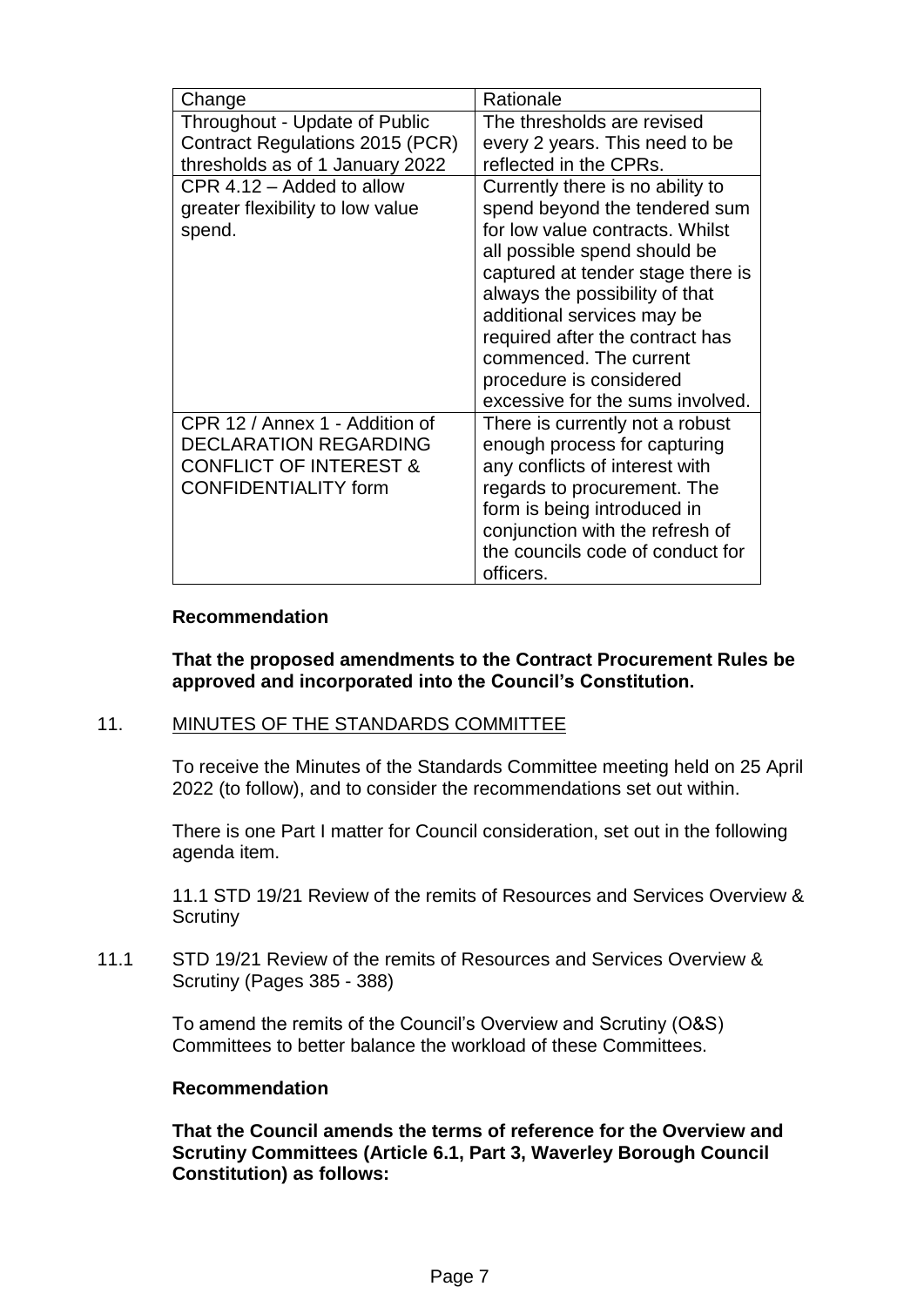# **6.1 Terms of Reference**

**Waverley has two Overview and Scrutiny Committees covering the following areas:**

| <b>Overview and Scrutiny</b><br><b>Committee</b>                                                                                                                     | <b>Remit (Service Areas)</b>                                                                                                                                                                                                            |
|----------------------------------------------------------------------------------------------------------------------------------------------------------------------|-----------------------------------------------------------------------------------------------------------------------------------------------------------------------------------------------------------------------------------------|
| 1. Resources                                                                                                                                                         | <b>Business Transformation</b><br><b>Finance and Property</b><br><b>Housing Operations</b><br><b>Housing Delivery and</b><br>Communities [housing related]<br><b>Policy and Governance</b>                                              |
| 2. Services<br>This Committee will act as the<br>designated Crime and Disorder<br>Committee for the purposes of<br>Section 19 of the Police and<br>Justice Act 2006. | <b>Commercial Services</b><br><b>Environmental and Regulatory</b><br><b>Services</b><br><b>Housing Operations</b><br><b>Housing Delivery and</b><br>Communities [non-housing<br>related]<br><b>Planning and Economic</b><br>Development |

*The Resources O&S committee may, with the agreement of the chairman and vice-chairman of the Services O&S Committee, assume responsibility for an item which would normally fall within the remit of Services O&S if it has substantial revenue or capital implications.*

12. MOTIONS (Pages 389 - 396)

To consider the following motions submitted in accordance with Procedure Rule 12.1:

- 12.1 Queen's Platinum Jubilee
- 12.2 RSPCA motion on the protection of animals and vulnerable persons affected by seasonal issues
- 12.3 Climate Emergency Action Plans

The deadline for receipt of motions was 5pm on Tuesday 12 April 2022.

#### 13. DELEGATION TO THE CO-PORTFOLIO HOLDERS FOR HOUSING

#### **Recommendation**

**That the Council notes that, in accordance with the Executive Procedure Rules, the Leader of the Council has made the following delegation to the Co-Portfolio Holders for Housing (Delivery) and Housing (Operations):**

**To approve all matters falling within the Housing Landlord Service and within the agreed Budget and Policy Framework, subject to the exclusions and parameters set out below.**